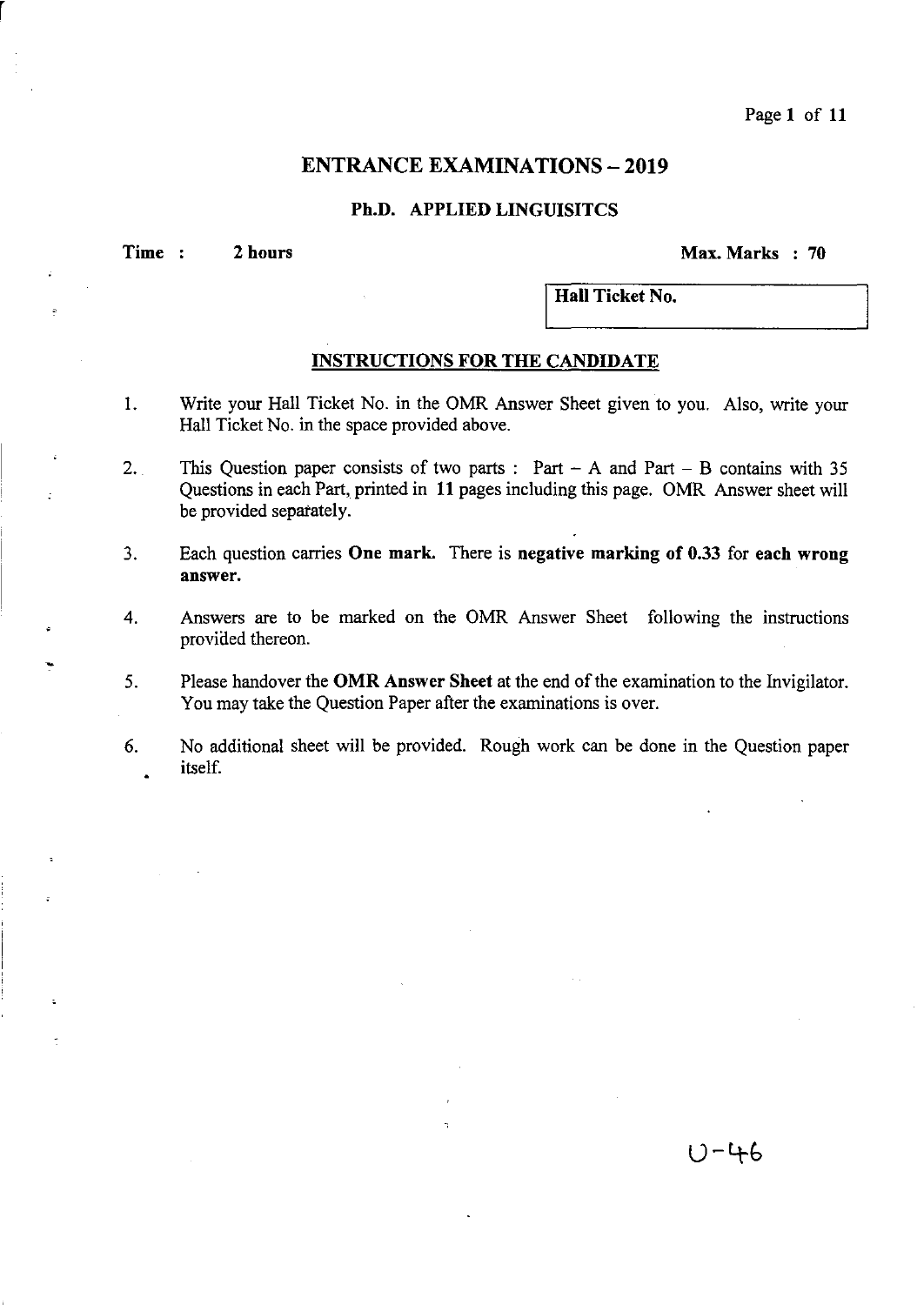### **PART-A**

#### **Research Methodology (35 Marks)**

- 1. What is the motivation behind doing research?
	- A. Desire to get a research degree
	- B. Desire to earn money
	- C. Desire to face the challenge in solving the unsolved problems
	- D. Desire to show one's knowledge to the society
- 2. What is the essential quality of a researcher?
	- A. Systematization or theorizing of knowledge
	- B. Reliance on observation and evidence
	- C. Spirit of free enquiry
	- D. All the above

3. The provides a systematic way to solve the research problem.

- A. Research Methodology
- B. Research Proposal
- C. Literature Review
- D. Empirical Evidence

4. is a tentative statement of the relationship between two or more variables and its validity remains to be tested and becomes the basis for further investigation in research.

A. Conjecture C. Methodology

B. Objective of the study D. Hypothesis

5. The hypothesis always predicts that there will be no differences between the groups being studied.

A. null C. experimental B. alternate D. directional

6. is a procedure through which a sample of participants is chosen from the population of interest in such a way that each member of the population has an equal probability of being selected to participate in the study.

+

| A. Restricted selection  |  |
|--------------------------|--|
| C. Restricted assignment |  |

B. Random selection D. Random assignment

い‐46

I- .

I

 $\mathbf{I}$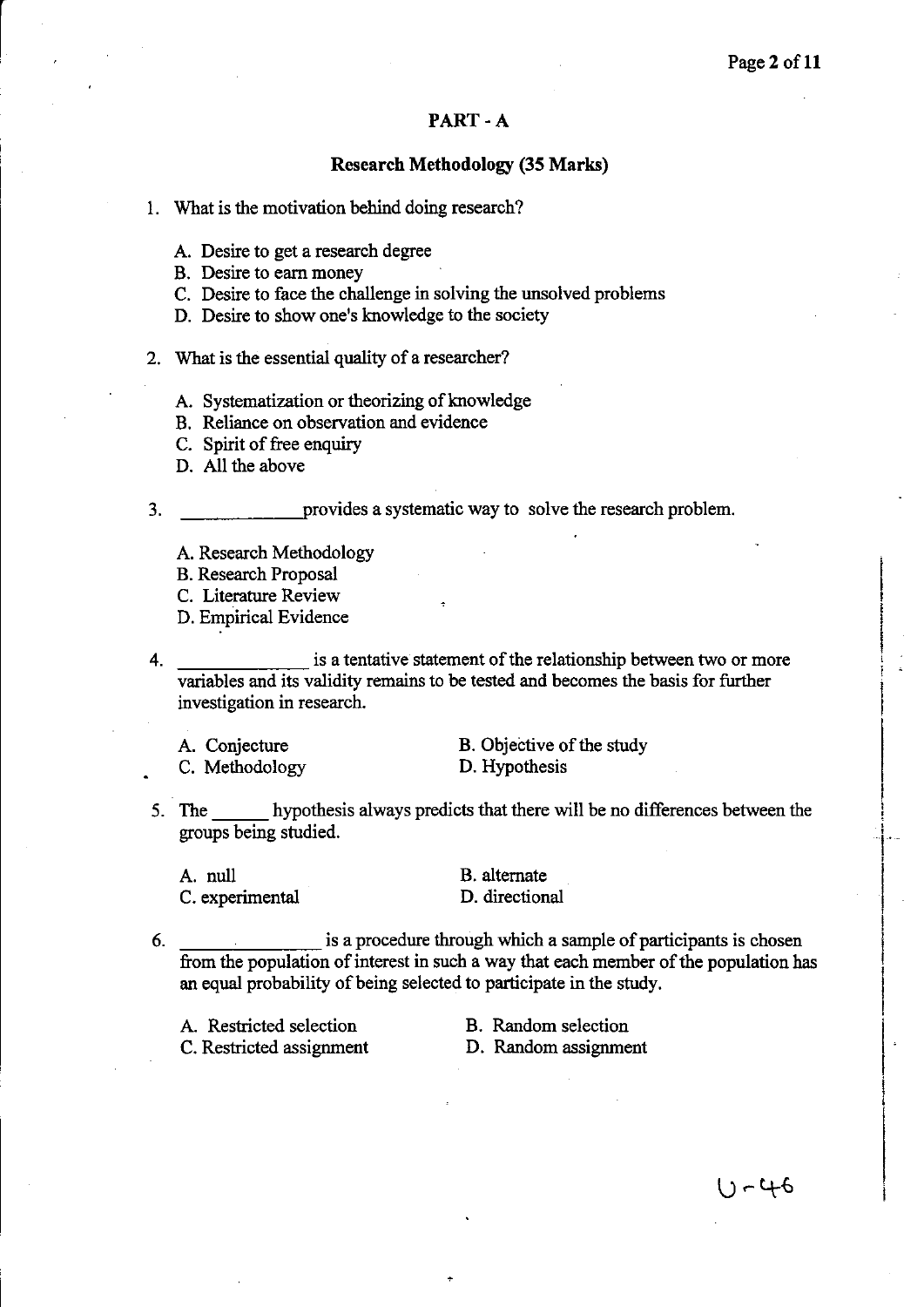|     | 7. Which of the following is the typical order of research proposal?                                                                                        |                                                   |                                                                                                                                                                     |                 |  |  |  |
|-----|-------------------------------------------------------------------------------------------------------------------------------------------------------------|---------------------------------------------------|---------------------------------------------------------------------------------------------------------------------------------------------------------------------|-----------------|--|--|--|
|     | A. Abstract, Aims and Objectives, Literature Review, Methodology, Description,                                                                              |                                                   |                                                                                                                                                                     |                 |  |  |  |
|     | References<br>B. Abstract, Aims and Objectives, Methodology, Description, Literature Review,                                                                |                                                   |                                                                                                                                                                     |                 |  |  |  |
|     | References                                                                                                                                                  |                                                   | C. Abstract, Aims and Objectives, Description, Literature Review, Methodology,                                                                                      |                 |  |  |  |
|     | References<br>References                                                                                                                                    |                                                   | D. Abstract, Aims and Objectives, Literature Review, Description, Methodology,                                                                                      |                 |  |  |  |
|     | 8. In LSA style sheet, LSA stands for _________.                                                                                                            |                                                   |                                                                                                                                                                     |                 |  |  |  |
|     | A. Language Society of Africa                                                                                                                               | C. Linguistic Society of America                  | B. Linguistic Society of Asia<br>D. Language Society of Australia                                                                                                   |                 |  |  |  |
| 9.  |                                                                                                                                                             | Manuscripts in research are listed under          |                                                                                                                                                                     |                 |  |  |  |
|     | A. Primary sources<br>C. Secondary sources                                                                                                                  |                                                   | B. Elementary sources<br>D. Peripheral sources                                                                                                                      |                 |  |  |  |
|     |                                                                                                                                                             |                                                   | 10. Footnotes in research report are used for ___________________ to the body of the text.                                                                          |                 |  |  |  |
|     | A. identifying materials of immediate necessity<br>B. providing supplemental value<br>C. elucidating the point of view<br>D. formulating a possible finding |                                                   |                                                                                                                                                                     |                 |  |  |  |
|     |                                                                                                                                                             | task. This process is called as $\qquad \qquad$ . | 11. Researchers sometimes involve in undertaking field observation before doing main                                                                                |                 |  |  |  |
|     | A. field survey B. general survey                                                                                                                           |                                                   | C. sample survey                                                                                                                                                    | D. pilot survey |  |  |  |
|     | 12. The expression <i>op. cit</i> in footnote refers to                                                                                                     |                                                   |                                                                                                                                                                     |                 |  |  |  |
|     | A. 'and the following'<br>C. 'in the work cited'                                                                                                            |                                                   | B. 'in the place cited'<br>D. 'in the same place'                                                                                                                   |                 |  |  |  |
|     |                                                                                                                                                             | research studies.                                 | 13. Studies with the objective to determine the frequency with which something occurs<br>or the frequency with which it associates with something else are known as |                 |  |  |  |
|     |                                                                                                                                                             | A. descriptive B. exploratory C. diagnostic       |                                                                                                                                                                     | D. formulative  |  |  |  |
| 14. | topics in the main text.                                                                                                                                    |                                                   | in research report is used to list the technical data that supports the                                                                                             |                 |  |  |  |
|     | A. Index                                                                                                                                                    | <b>B.</b> Bibliography                            | C. Abstract                                                                                                                                                         | D. Appendix     |  |  |  |

,

 $\overline{\phantom{a}}$ 

 $U - 46$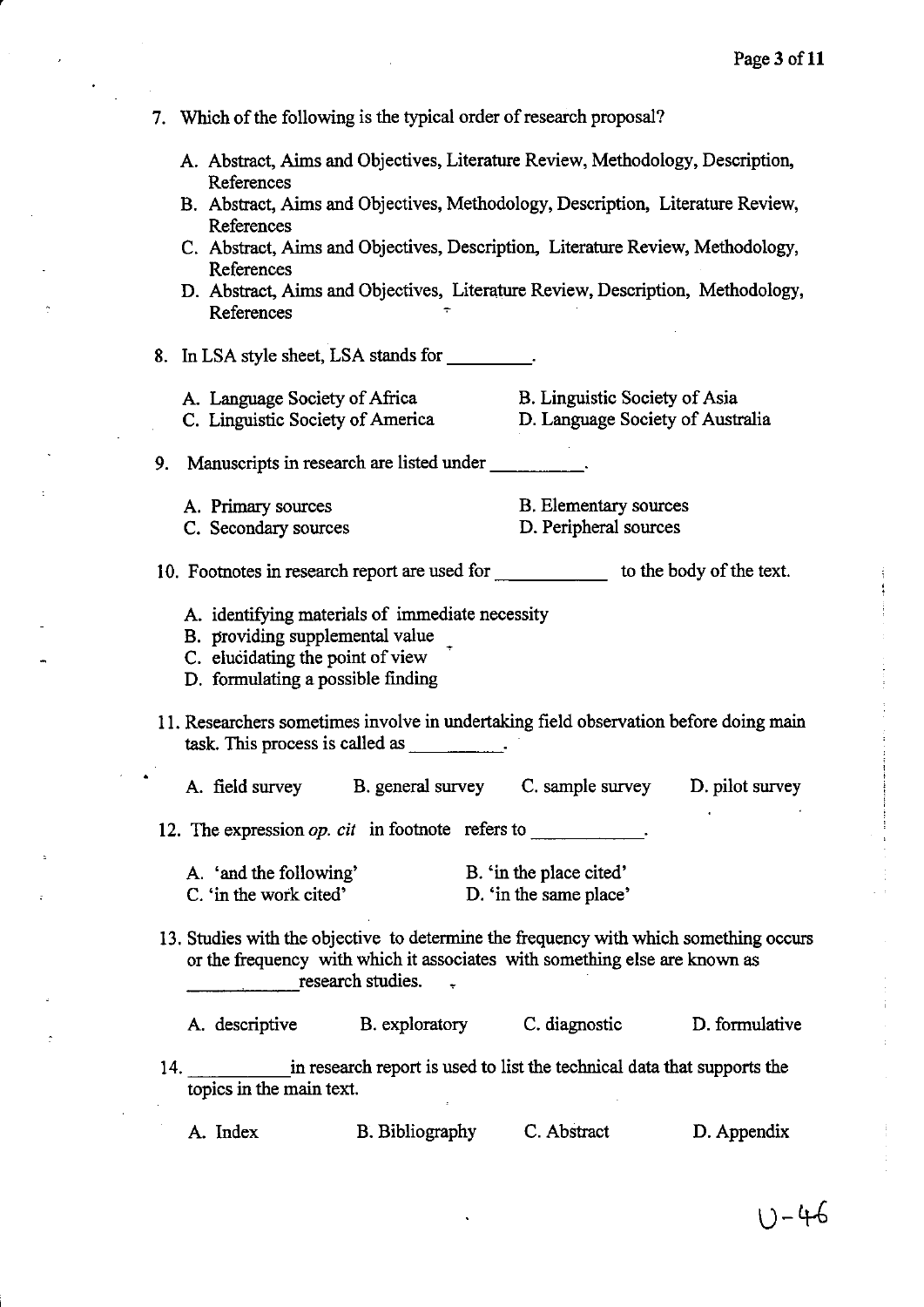15. Which of the following is NOT an essential element of Report Writing?

| A. Objectives of the study | B. Research Methodology |
|----------------------------|-------------------------|
| C. References              | D. Dedications          |

16. Which one of the following abbreviation is used in order to avoid a long list of names of people who have written something together?

A. ed.cit., B. et.al., C. et seq., D. etaug.,

17. is considered as the heart of the scientific endeavor as it provides researchers with evidence to answer their research questions.

A. Survey B. Motivation C.Data D. Validity

18. Which one of the following is the language-related database which is already collected and is very useful in conducting data analysis?

A. Compilation B. Corpus C. Opera omnia D. Oeuvre

19. In observational qualitative research, researchers' recordings and personal writings which aim to document the events under consideration are called as

,

A. Field notes B. Sampling C. Variables D. Random selection

20. Researchers start with a *theory* and try to test particular *hypotheses* related to the Theory. This type of research approach is called as \_\_\_ \_ ,

| A. inductive approach | B. deductive approach |
|-----------------------|-----------------------|
| C. grounded approach  | D. inference approach |

21. A occurs when there is a failure to utilize a known system correctly resulting in either a random guess or a "slip". .

A. Mistake B. Mismatch C.Gap D. Error

22. The alternate hypothesis is abbreviated as

A. HO B.Hl C.HA D.AH

23. The hypothesis which states that *"An individual's thoughts and actions are determined by the language or languages that individual speaks"* is known as

| A. Sapir-Whorf hypothesis | B. Fishman hypothesis |
|---------------------------|-----------------------|
| C. Lakoff hypothesis      | D. Gumperz hypothesis |

24. Find the odd one out.

A. Abstract B. Bibliography

C. Literature Review D. Foreword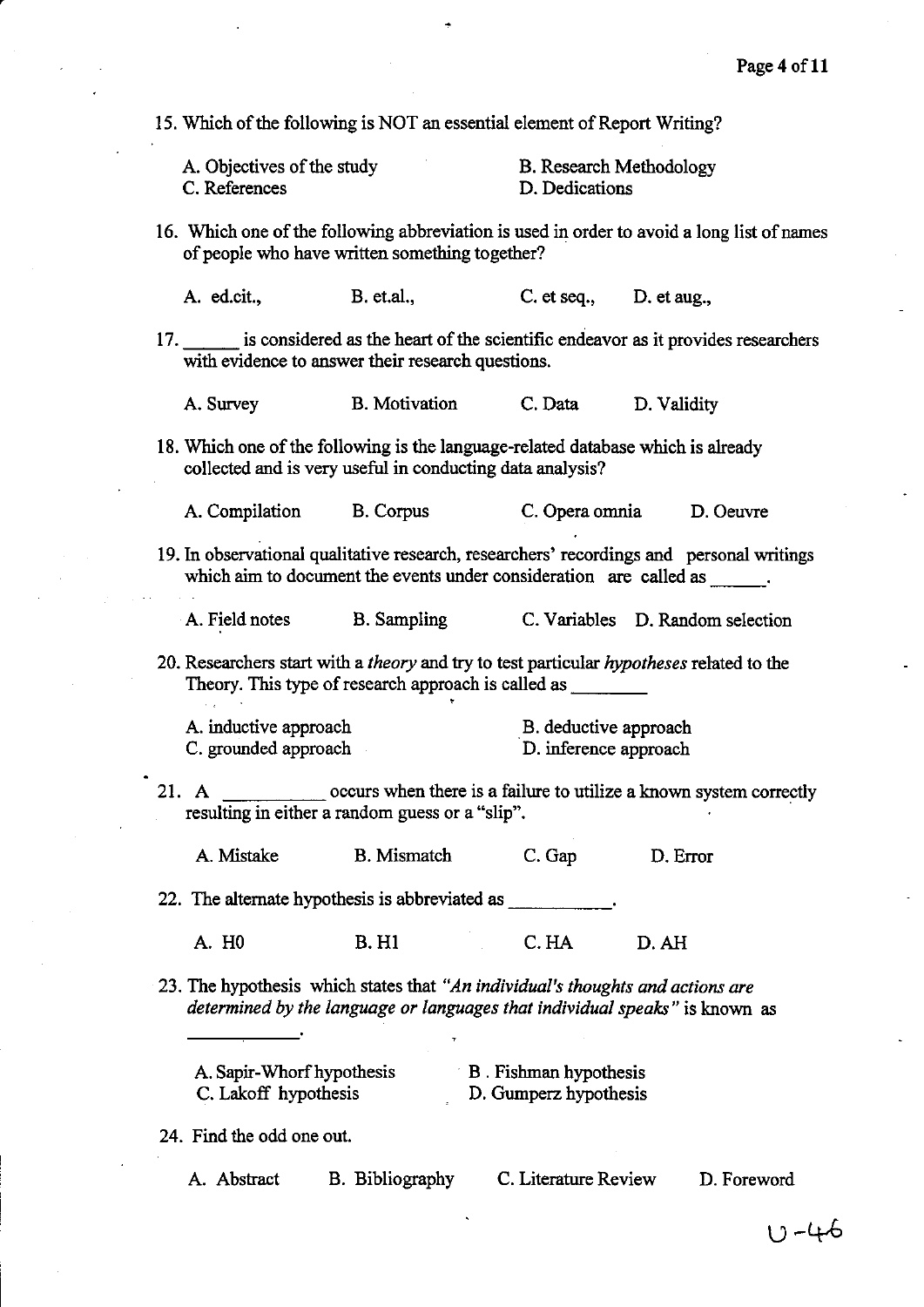25. Which one of the following is compulsory for conducting a research survey A. Questionnaire C. Internet sheet B. Memory sheet D. Evaluation sheet 26. In research, using someone's text without providing proper reference is termed as \_\_. A. piracy B. plagiarism C. stealing D. infringement 27. Which one of the following is a part of ethical considerations in research? A. Right to Intellectual property B. Right to Freedom of thought C. Right to Freedom of expression D. Right to Freedom of religion 28. Case studies are usually A. cross-sectional B. longitudinal C. independent D. short-termed 29. The hypothesis which suggests that input X will affect outcome Y, as in, for example, an experimental design is called as \_\_\_\_\_\_ \_ A. Causal hypothesis C. Alternative hypothesis B. Associative hypothesis D. Null hypothesis 30. Which of the following is NOT associated with linguistic fieldworkers? A. Complete linguistic competence of her/his subject B. Detailed understanding of what she/he is asking about C. Broad knowledge of the general forms of human behaviour D. Strict to the data collection and not involve in natural interaction. 31. "To obtain the data most important for linguistic theory, we have to observe how people speak when they are not being observed". This is called as \_\_\_\_\_\_\_\_ A. Linguistic Paradox C. Functional Paradox B. Systemic Paradox D. Observer's Paradox 32. "When speakers of a subordinate dialect are asked direct questions about their language, their answers will shift in an irregular manner toward [or away from] the superordinate dialect". This is called as \_\_\_\_\_\_\_\_\_. A. Principle of Superordinate shift, B. Principle of Subordinate shift C. Principle of dialect shift D. Principle of variety shift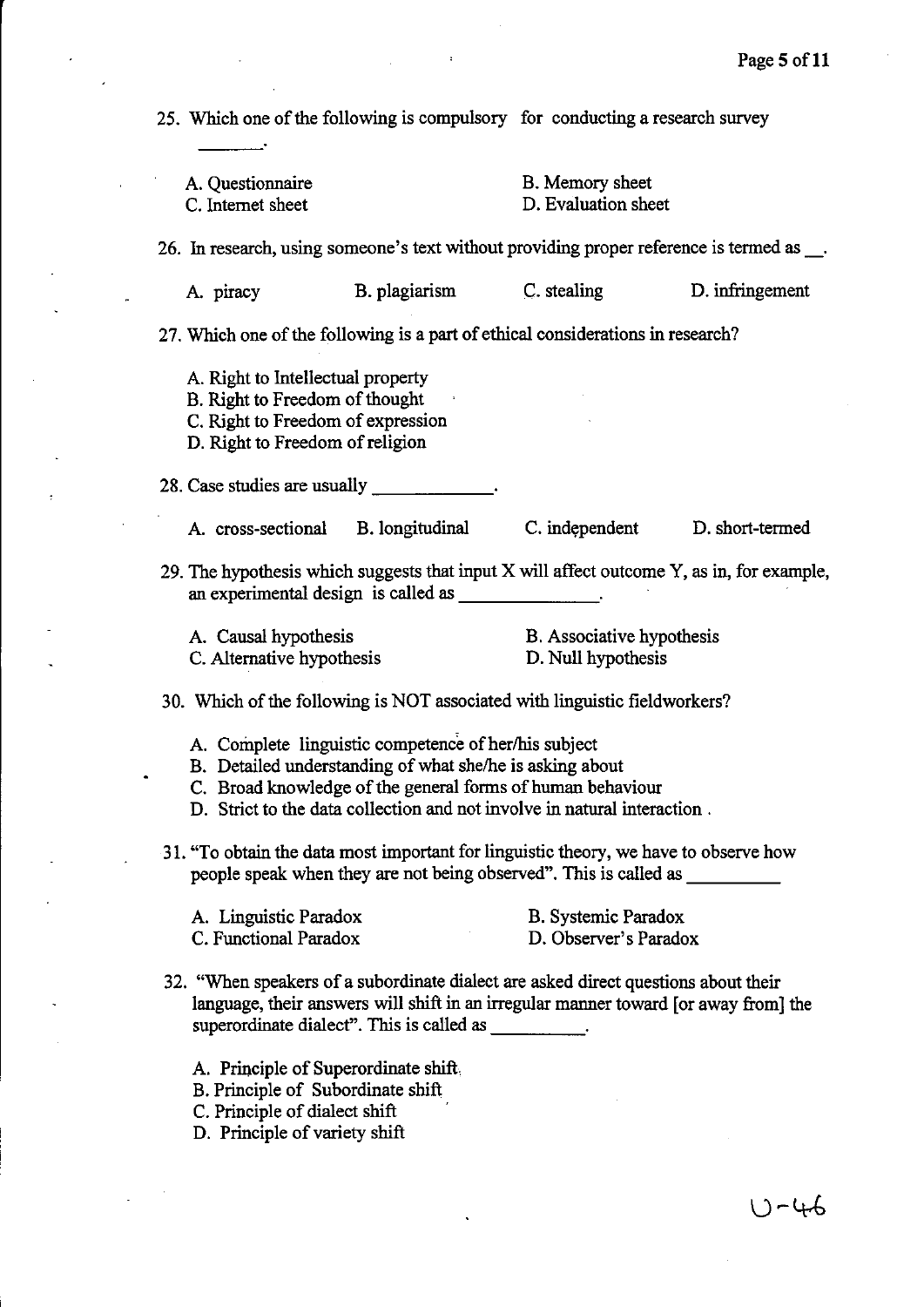.-i.-  $\cdot$  !

 $U - 46$ 

33. "The value of new data for confirming and interpreting old data is directly proportional to the differences in the methods used to gather it" is called as

A. Principle of Convergence

,

B. Principle of Divergence

C. Uniformitarian Principle

D. Cumulative Principle

34. The language teaching method in which the study of literary works is the ultimate goal and the role of conversation is postponed and underestimated is

A. Direct Method C. Grammar Translation Method

B. Audio-visual Method D. Silent Way

35. The hypothesis which presupposes that language attrition is an inverse process compared to language acquisition wherein structures which are acquired later in life are likely to attrite first is \_\_\_\_\_\_\_\_\_\_\_\_\_\_\_\_\_\_\_\_\_\_\_\_\_\_\_\_\_\_\_\_.

A. The threshold hypothesis C. Inversion Hypothesis

B. The activation threshold hypothesis D. The regression hypothesis

PART-B

#### Applied Linguistics (35 Marks)

36. Sounds that are produced by raising the tongue blade (including the tip of the tongue) from its neutral position towards the teeth or the hard palate are called as \_\_\_\_ '

A. Coronal B. Dorsal C. Laryngeal D. Palatal

37. ' is a mid central unrounded'vowel of brief duration.

A.  $[\mathbf{u}]$  B.  $[\mathbf{e}]$  C.  $[y]$  D.  $[\mathbf{u}]$ 

38. In the description of a sine wave, the maximum distance that a vibrating particle moves is called the of the wave.

A. Amplitude B. Low-energy C. High-energy D. Frequency

39. In producing *clicks* such as expressing disapproval ("tut-tut"), the \_\_\_\_ \_ airstream mechanism is used.

A. Pulmonic B. Glotta1ic C. Velaric D. Gastric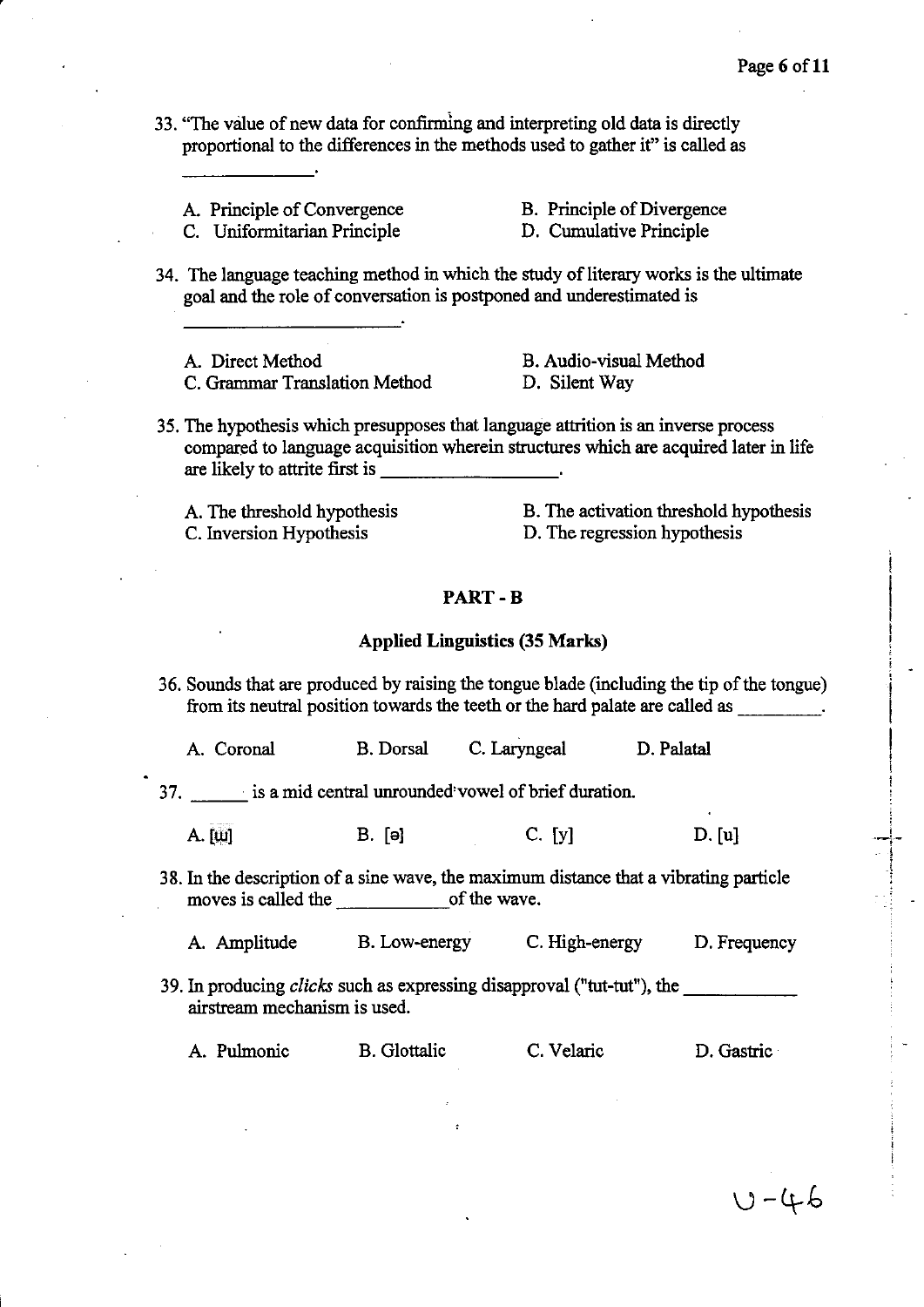40. Match the following:

| a. Hockett<br>b. Saussure<br>c. Sapir<br>d. David Crystal  |                         |                                                     | i. How Language works<br>ii. Course in Modern Linguistics<br>iii. Course in General Linguistics<br>iv. Language: A study of Speech                                         |  |
|------------------------------------------------------------|-------------------------|-----------------------------------------------------|----------------------------------------------------------------------------------------------------------------------------------------------------------------------------|--|
| A. a-ii,                                                   | b-iii,                  | $c-iv$ ,                                            | $d-i$                                                                                                                                                                      |  |
| B. a-iii,                                                  | $b - iv,$               | $c-i$ ,                                             | $d$ -ii                                                                                                                                                                    |  |
| $C. a-iv,$                                                 | b-ii,                   | $c$ -iii,                                           | $d-i$                                                                                                                                                                      |  |
| $D. a-i,$                                                  | b-iii,                  | $c$ -ii,                                            | $d - iv$                                                                                                                                                                   |  |
| 41. In a compound verb construction V1 is generally $\Box$ |                         |                                                     |                                                                                                                                                                            |  |
|                                                            |                         |                                                     | A. The semantic head B. The syntactic head                                                                                                                                 |  |
|                                                            |                         |                                                     | C. Bleached of its lexical content D. Both the syntactic and semantic head                                                                                                 |  |
|                                                            |                         |                                                     | 42. The syntactic construction in which two or more verbs are strung together typically<br>signifying sequence of actions and each carrying equal semantic and grammatical |  |
|                                                            |                         |                                                     | A. Compound verb B. Complex verb C. Vector verb D. Serial verb                                                                                                             |  |
|                                                            |                         | unacceptable because they violate ________________. | 43. Compounds such as *black-as-coal bird and *slightly-used-car salesman are                                                                                              |  |
| A. A over A constraint                                     |                         |                                                     | B. Right hand head rule                                                                                                                                                    |  |
|                                                            | C. No-phrase constraint |                                                     | D. Is-a-Condition                                                                                                                                                          |  |
| 44. Match the following:                                   |                         |                                                     |                                                                                                                                                                            |  |
| a. Di Scuillo & Williams                                   |                         |                                                     | i. Bracket Erasure Convention                                                                                                                                              |  |
| b. Leiber                                                  |                         |                                                     | ii. Word-Syntax                                                                                                                                                            |  |
| c. Kiparsky                                                |                         | 15                                                  | iii. Lexical Integrity Hypothesis                                                                                                                                          |  |
| d. Selkirk                                                 |                         |                                                     | iv. Feature Percolation Conventions                                                                                                                                        |  |
| A. a-iv,                                                   | b-ii,                   | $c-i$ ,                                             | d-iii                                                                                                                                                                      |  |
| $B. a-iii,$                                                | $b-iv,$                 | $c-i$ ,                                             | $d$ -ii                                                                                                                                                                    |  |
| $C. a-i,$                                                  | b-iii,                  | $c$ -ii,                                            | $d-iv$                                                                                                                                                                     |  |
| $D. a-ii,$                                                 | b-i,                    | $c-iv$ ,                                            | d-iii                                                                                                                                                                      |  |
|                                                            |                         |                                                     | 45. In Ergative languages the subject case alignment is observed between.                                                                                                  |  |

A. The intransitive subject and the transitive subject

B. The intransitive subject and the transitive object

C. The transitive subject and the transitive object

D. None of the above

 $U - 46$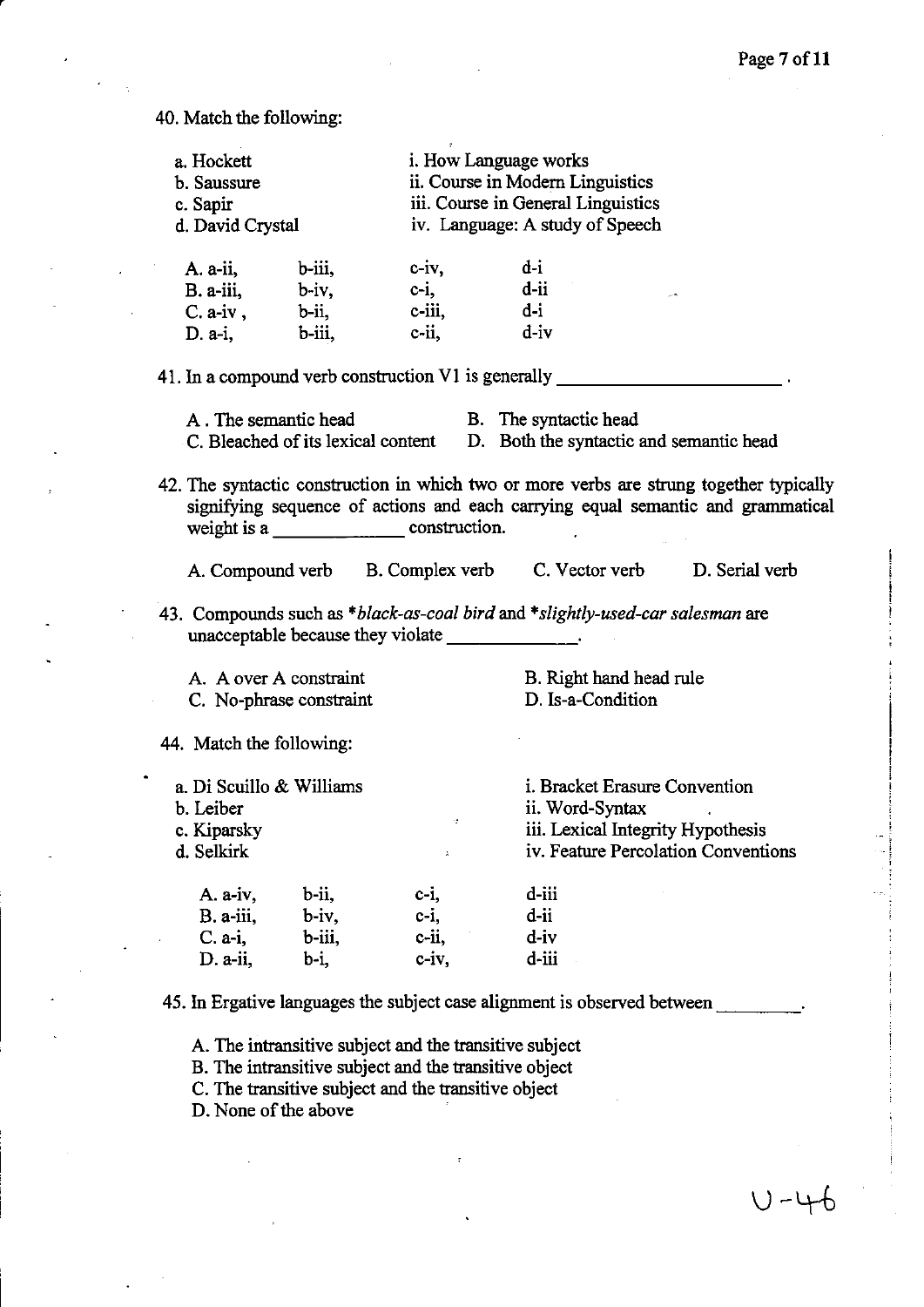#### 46. How can 'recursion' be understood in Linguistics?

- A. To repeat the same sentence many times
- B. To use the same word multiple times in a sentence.
- C. The ability to switch the word order in a language.
- D. The ability to produce infmitely long sentences.
- 47. In the example, *Kumar believes Raj to have won,* The Case-marking of the subject *Raj*  by *believe* is a case of \_\_\_\_\_\_\_\_\_\_\_.
	- A. Structural case marking C. Exceptional case marking
- B. Inherent case marking D. Case filtering
- *48. Set intersection* relates to \_\_\_\_ \_
	- A. Disjunction B. Conjunction C. Implication D. Negation

- 49. Which of the following is *afactive?* 
	- A. I *believe* she is intelligent
	- B. I *assume* that he will arrive tomorrow
	- C. I *realised* that he was aiming at me
	- D. I *concluded* that she was the richest woman in her village

 $50.$  Each row in a truth-table refers to  $\sim$ 

- A. An assignment of values to variables
- B. A world-time pair
- C. A set of assignments of values to variables
- D. A possible world

51. The semantic relationship between *car* and *wheel* is

|  | A. Synonymy | <b>B.</b> Antonymy | C. Metonymy | D. Meronymy |
|--|-------------|--------------------|-------------|-------------|
|--|-------------|--------------------|-------------|-------------|

- 52. The ancestral language that is reconstructed by the comparative method and from which the compared languages descend is \_\_\_\_\_\_ \_
	- A. Ancient language C. Proto language B. Ancestral language D. Reconstructive language
- 53. When a particular area may show characteristics of being unaffected by changes spreading out from one or more neighboring areas it is called a  $\qquad \qquad$ .

A. Relic area B. Focal area

C. Linguistic area D. Transitional area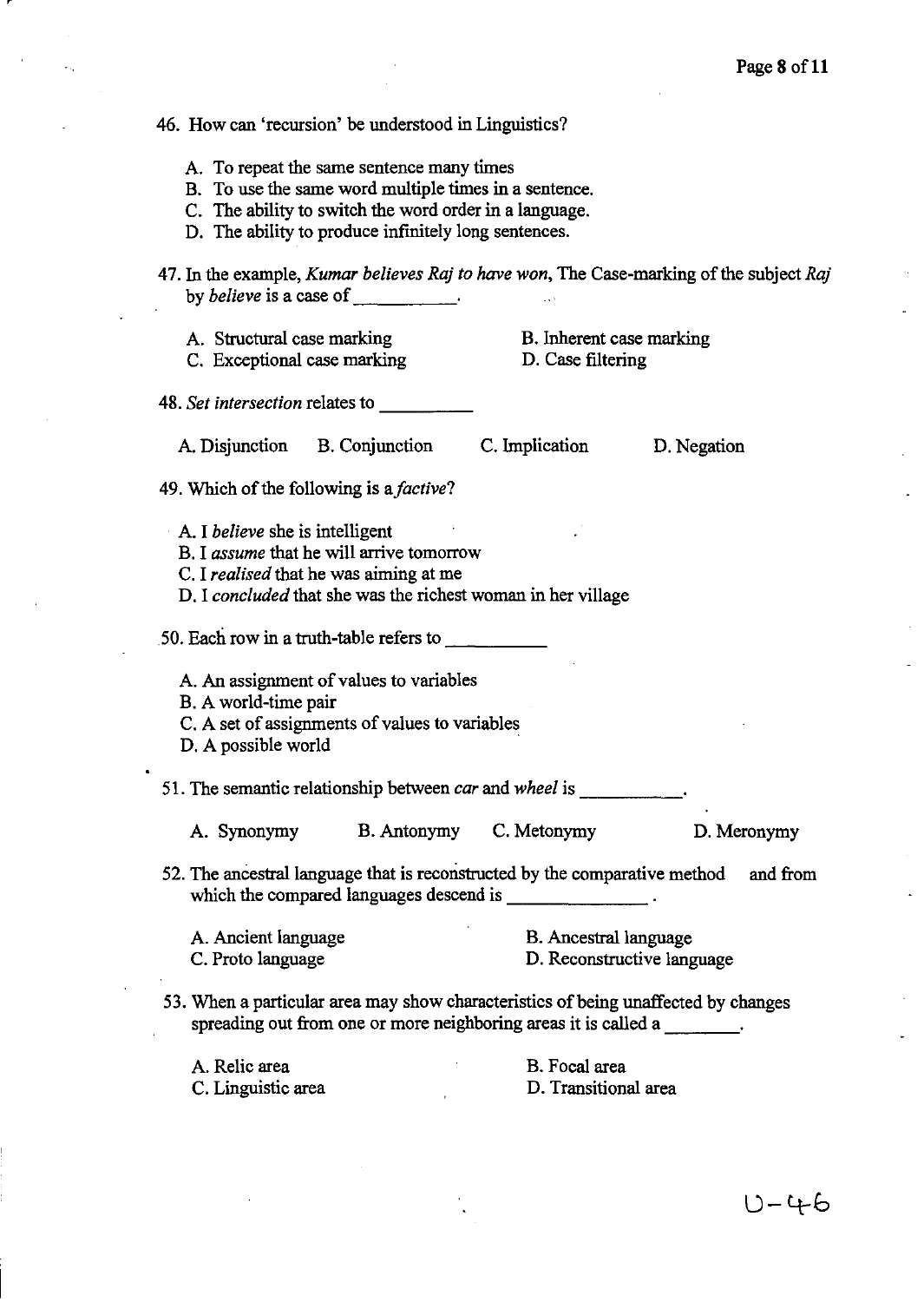54. In English, the change in the word from *brethren* to *brothers* is a case of

|  | A. Sporadic change |  | B. Analogy C. Haploloy | D. Dissimilation |
|--|--------------------|--|------------------------|------------------|
|--|--------------------|--|------------------------|------------------|

55. In Sanskrit, change in the word *bhabhuuva* to *babhuuva* 'became' is explained through law.

A. Grimm's B. Verner's C. Grassmann's D. Kluge's

56. has the explicit aim of transcending the limitations of traditional character encoding and forming a universal standard.

A. ISClI B.ASClI C. UNICODE D.UNIVIEW

57. has created technology resource centres for various major Indian languages to carry out the basic research and develop resources necessary for Language Technology.

- A. Technology Development for Indian Languages (TDIL)
- B. Central Institute of Indian Languages (CIIL)

C. Centre for Development of Advanced Computing (C-DAC)

D. Centre for Indian Language Technology (CFILT)

58. A syntactically annotated corpus is called as \_\_\_\_\_\_\_\_\_\_\_.

A. Annotated corpus C. Parallel corpus

r

B. Tree bank: D. Syntactic Corpus

59. The resolution of pronoun references is called as  $\qquad \qquad$ .

A. Anaphora resolution B. Cataphora resolution C. Reciprocal Resolution D. Clause boundary identification

60. State whether the following statements make correct observations or not:

- i. A country full of multilingual people may officially sanction only one or two varieties and thus, be something less than multilingual.
- ii. Conversely, a country may be officially bilingual or multilingual and yet most of its citizens may fall into the monolingual basket.
- A. Both i. and ii. are correct.
- B. Both i. and ii. are not correct.

C. i. is correct while ii. is not correct.

D. i. is not correct while ii.is correct.

61. Bilinguals who are no longer using their different languages but who have retained knowledge of them will be termed bilinguals.

A. Receptive B.Dormant C. Balanced D. Equilingual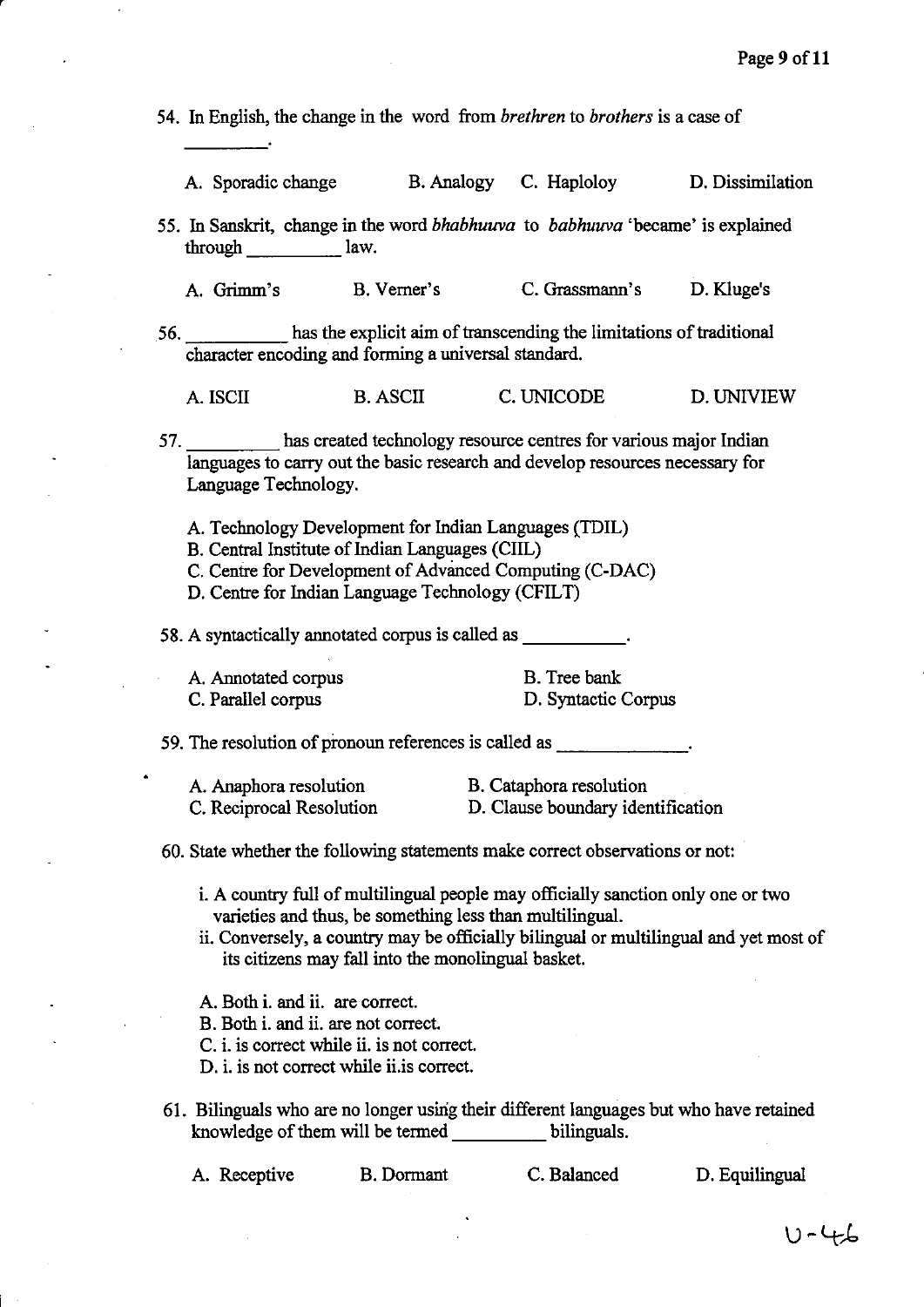62. The process by which language comes to be associated with specific locally or contextually significant social characteristics is referred to as the <u>second</u> of language, and it is crucial to a discussion of language and identity.

| A. Indexicality                                                                                                                                                                                                                                                                            |                                                                                                      | <b>B.</b> Attitude | C. Identity                                                                                                                                                    | D. Practice |  |  |
|--------------------------------------------------------------------------------------------------------------------------------------------------------------------------------------------------------------------------------------------------------------------------------------------|------------------------------------------------------------------------------------------------------|--------------------|----------------------------------------------------------------------------------------------------------------------------------------------------------------|-------------|--|--|
| 63. Match the following:                                                                                                                                                                                                                                                                   |                                                                                                      |                    |                                                                                                                                                                |             |  |  |
| a. Sociolinguistic Theory<br>b. Sociolinguistic Patterns<br>c. Pāņini as a Variationist<br>d. Discourse strategies                                                                                                                                                                         |                                                                                                      |                    | i. Labov W.<br>ii. Chambers J. K.<br>iii. Gumperz, J. J.<br>iv. Kiparsky P.                                                                                    |             |  |  |
| А.<br><b>B.</b><br>$C_{\cdot}$<br>D.                                                                                                                                                                                                                                                       | a-iv, b-ii, c-i, d-iii<br>a-iii, b-iv, c-i, d-ii<br>a-i, b-iii, c-ii, d-iv<br>a-ii, b-i, c-iv, d-iii |                    |                                                                                                                                                                |             |  |  |
|                                                                                                                                                                                                                                                                                            | consumer and provide                                                                                 |                    | 64. Shown the word DOCTOR, a subject recognises words such as NURSE or PATIENT<br>more rapidly than usual. In such cases, the sight of the word DOCTOR is said |             |  |  |
| A. Activate B. Prime                                                                                                                                                                                                                                                                       |                                                                                                      |                    | C. Automate                                                                                                                                                    | D. Control  |  |  |
| 65. The technique used to help the learning process of a child as in the following<br>conversation between a child $(C)$ and an adult $(A)$ is _____________________.<br>C: Boat (pointing to paper)<br>A: Draw a boat<br>C: Draw boat<br>A: You want to draw a boat?<br>C: Want draw boat |                                                                                                      |                    |                                                                                                                                                                |             |  |  |
| A. Scaffolding                                                                                                                                                                                                                                                                             |                                                                                                      | B. Coaching        | C. Cognition                                                                                                                                                   | D. Guidance |  |  |
|                                                                                                                                                                                                                                                                                            |                                                                                                      |                    | 66. A short-lived verbatim memory of a piece of speech is called as                                                                                            |             |  |  |
| B. Echoic memory<br>A. Iconic memory<br>C. Working memory<br>D. Auditory memory                                                                                                                                                                                                            |                                                                                                      |                    |                                                                                                                                                                |             |  |  |
| 67. Relatively consistent errors for sounds such as $\pi/$ , $\pi/$ , and $\pi/$ , singly or as a group, by<br>children who are older than about six years of age would be considered a speech delay<br>characterized by                                                                   |                                                                                                      |                    |                                                                                                                                                                |             |  |  |
| A. Confusion errors<br>C. Substitution errors                                                                                                                                                                                                                                              |                                                                                                      |                    | <b>B.</b> Situation errors<br>D. Residual errors                                                                                                               |             |  |  |

 $0 - 46$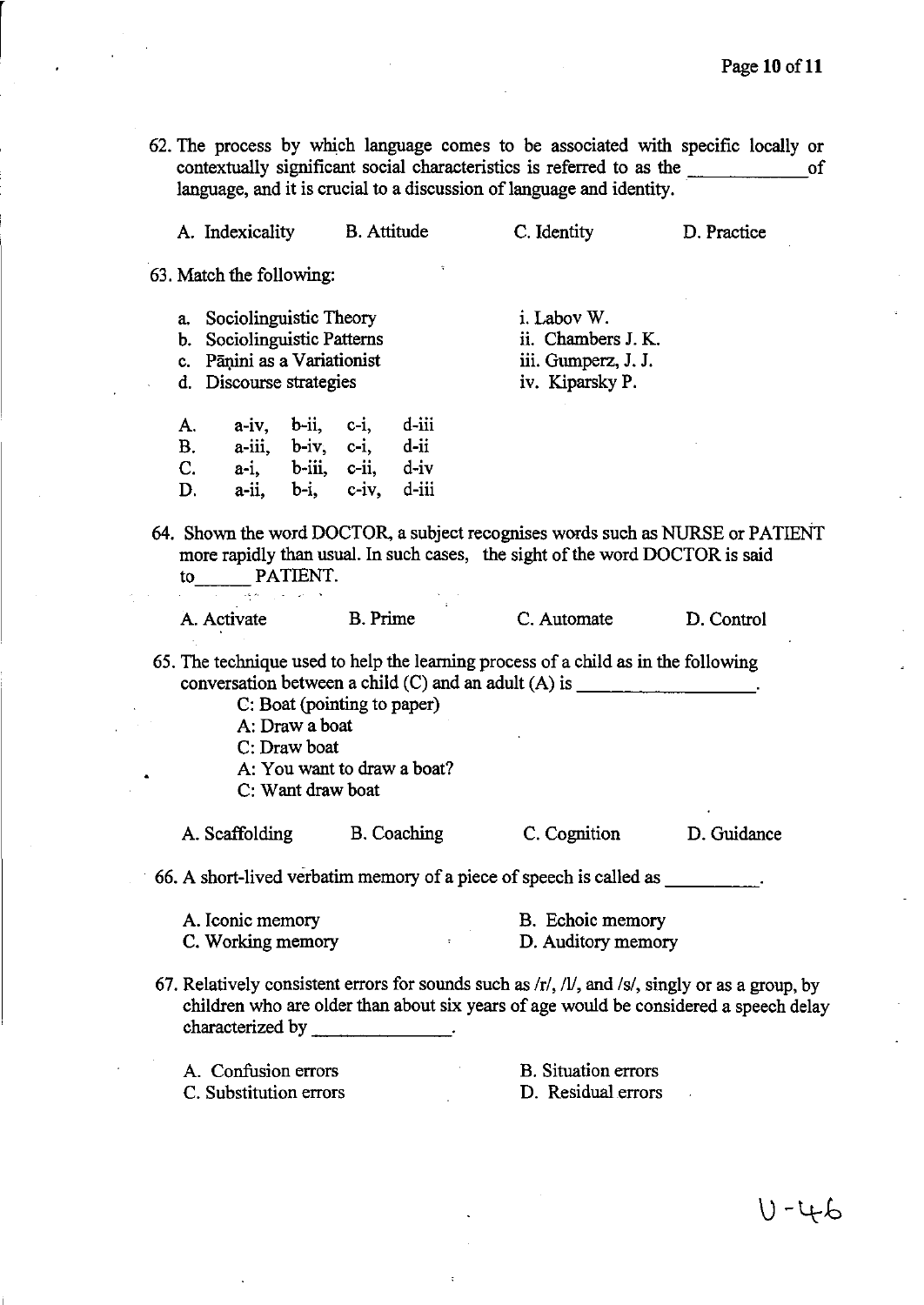<u> U-46</u>

68. An approach to education which acknowledges that the teaching/learning process is political, and carries within it the structures of domination and power play is approach.

A. Critical pedagogical

C. Behaviouristic

B. Critical learning D. Humanistic

69. theory oflanguage teaching and learning considers language learning as a product of rule formation and hypothesis testing.

| A. Behaviouristic | <b>B.</b> Structuralist |
|-------------------|-------------------------|
| C. Cognitive      | D. Functional           |

70. **Statement:** There are two different ways to 'learn' a language:

(a) acquisition: a subconscious process, natural and identical to the children learning their mother tongue and effective and

(b) learning- a conscious process which consists of learning grammar rules.

**\*\*\*** 

Assertion: Acquisition is easy while learning is difficult.

- A. The statement is true while the assertion is false.
- B. The statement is false while the assertion is true.
- C. Both the statement and assertion are false.
- D. Both the statement and assertion are true.